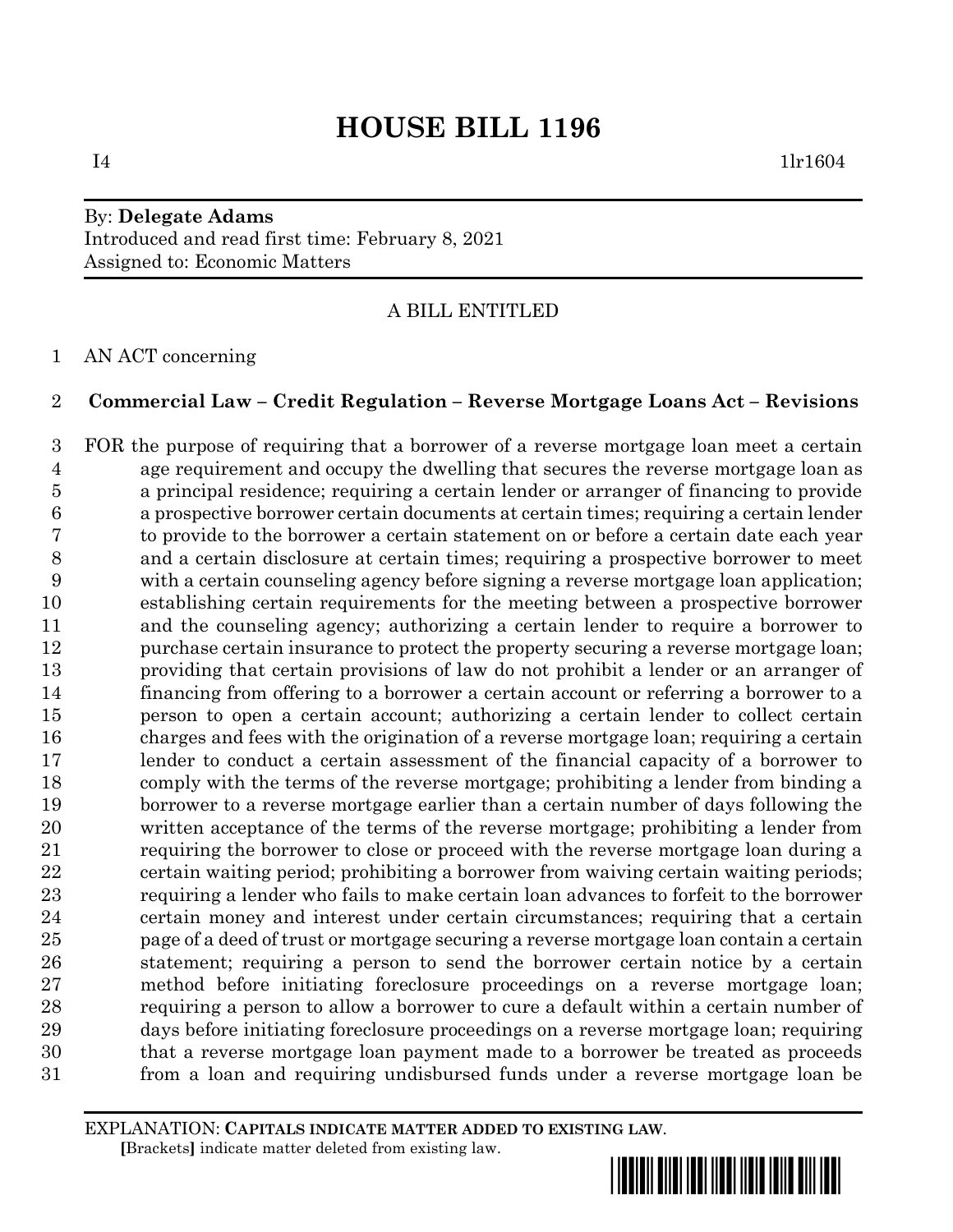#### **HOUSE BILL 1196**

 treated as equity for purposes of determining a borrower's eligibility and benefits for certain means–tested programs; specifying that a lender that makes a reverse mortgage loan that is insured under certain federal requirements satisfies the requirements of this Act if the lender complies with certain federal requirements; establishing that a reverse mortgage constitutes a lien against the subject property and that the lien has priority over any other lien filed or recorded after the reverse mortgage under certain circumstances; requiring that certain arrangements, transfers, and liens subject to this Act may not be invalidated due to the failure of a lender to comply with certain requirements; repealing a certain provision of law establishing that a certain lender is not required to offer a reverse mortgage loan with certain payment plans or to a certain prospective borrower; repealing the requirement that a certain lender or arranger of financing conform to certain federal requirements except under certain circumstances; repealing the exemption for certain reverse mortgage loans from certain federal requirements; repealing the exemption for certain lenders and arrangers of financing from certain federal regulatory approval requirements; defining certain terms and altering certain definitions; providing for the application of this Act; and generally relating to reverse mortgage loans.

- BY renumbering
- Article Commercial Law
- Section 12–1208
- to be Section 12–1216
- Annotated Code of Maryland
- (2013 Replacement Volume and 2020 Supplement)
- BY repealing and reenacting, with amendments,
- Article Commercial Law
- Section 12–1201, 12–1202, and 12–1206
- Annotated Code of Maryland
- (2013 Replacement Volume and 2020 Supplement)
- BY repealing
- Article Commercial Law
- Section 12–1203 through 12–1205 and 12–1207
- Annotated Code of Maryland
- (2013 Replacement Volume and 2020 Supplement)
- BY adding to
- Article Commercial Law
- Section 12–1203 through 12–1205, 12–1207 through 12–1215, and 12–1217
- Annotated Code of Maryland
- (2013 Replacement Volume and 2020 Supplement)
- BY repealing and reenacting, without amendments,
- Article Commercial Law
- Section 12–1216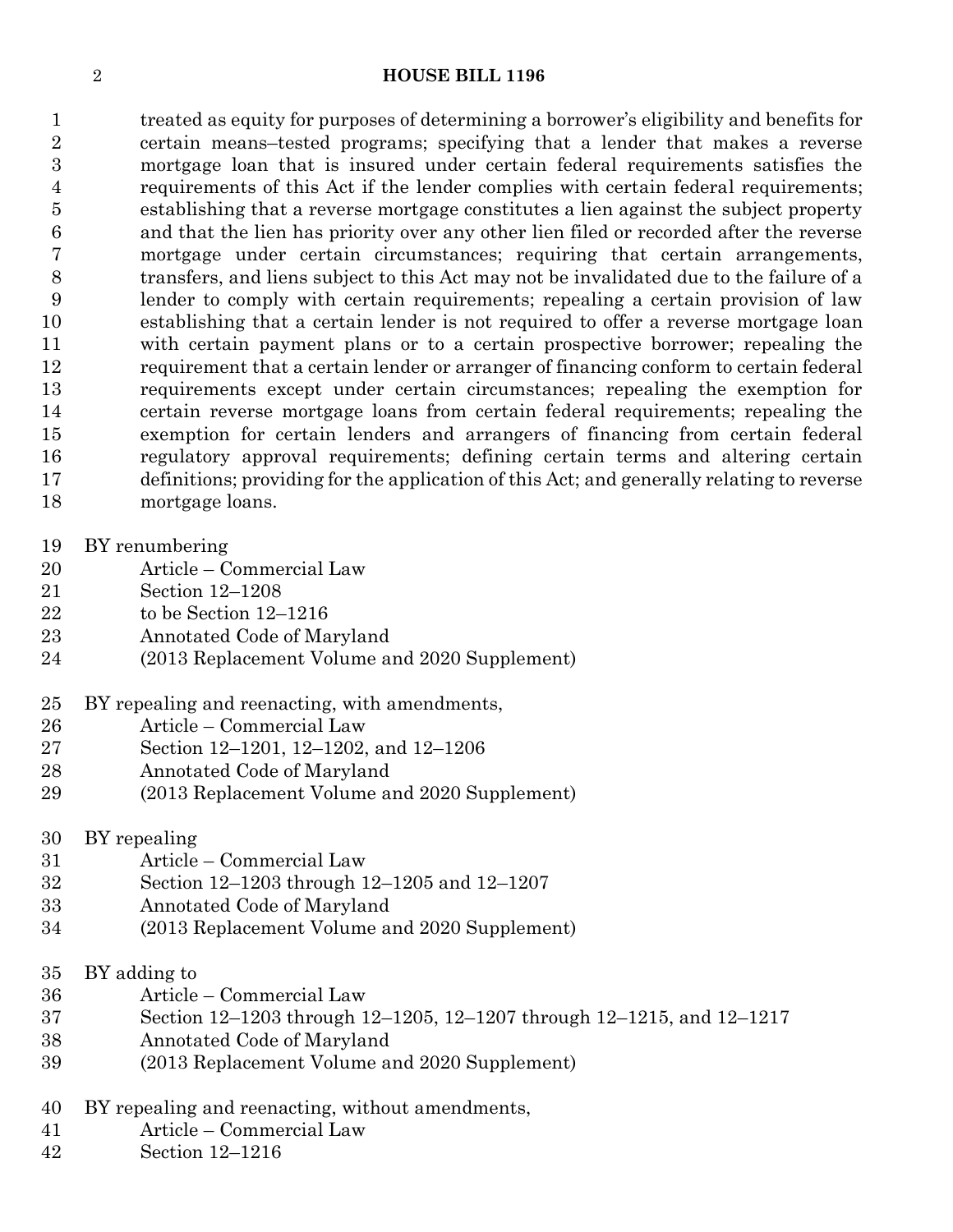| $\mathbf{1}$<br>$\overline{2}$<br>$\boldsymbol{3}$ | Annotated Code of Maryland<br>(2013 Replacement Volume and 2020 Supplement)<br>(As enacted by Section 1 of this Act)                                                                                                                                                                                    |
|----------------------------------------------------|---------------------------------------------------------------------------------------------------------------------------------------------------------------------------------------------------------------------------------------------------------------------------------------------------------|
| 4<br>5<br>6                                        | SECTION 1. BE IT ENACTED BY THE GENERAL ASSEMBLY OF MARYLAND,<br>That Section(s) 12-1208 of Article - Commercial Law of the Annotated Code of Maryland<br>be renumbered to be Section(s) $12-1216$ .                                                                                                    |
| 7<br>8                                             | SECTION 2. AND BE IT FURTHER ENACTED, That the Laws of Maryland read<br>as follows:                                                                                                                                                                                                                     |
| 9                                                  | <b>Article - Commercial Law</b>                                                                                                                                                                                                                                                                         |
| 10                                                 | $12 - 1201.$                                                                                                                                                                                                                                                                                            |
| 11                                                 | In this subtitle the following words have the meanings indicated.<br>(a)                                                                                                                                                                                                                                |
| 12                                                 | "Arranger of financing" means a person that:<br>(b)                                                                                                                                                                                                                                                     |
| 13<br>14                                           | For a fee or other valuable consideration, whether received directly or<br>(1)<br>indirectly, aids or assists a borrower in obtaining a reverse mortgage loan; and                                                                                                                                      |
| 15                                                 | (2)<br>Is not named as the lender in the reverse mortgage loan agreement.                                                                                                                                                                                                                               |
| 16<br>17                                           | "Borrower" means an individual who makes a loan application for or receives<br>$\left( \mathrm{c}\right)$<br>a reverse mortgage loan.                                                                                                                                                                   |
| 18<br>19<br>20<br>21                               | "Counseling agency" means [an entity approved by] A PERSON THAT IS<br>(d)<br><b>LISTED ON</b> the U.S. Department of Housing and Urban Development [to provide<br>counseling regarding reverse mortgage loans] HOME EQUITY CONVERSION MORTGAGE<br>COUNSELING ROSTER DESCRIBED UNDER 24 C.F.R. PART 206. |
| 22<br>$23\,$                                       | "Dwelling" [has the meaning stated in $\S 11-501$ of the Financial Institutions<br>(e)<br>Article] MEANS:                                                                                                                                                                                               |
| 24<br>25                                           | (1)<br>A ONE- TO FOUR-FAMILY RESIDENCE IN WHICH THE BORROWER<br>OCCUPIES AT LEAST ONE UNIT;                                                                                                                                                                                                             |
| 26<br>$27\,$                                       | A UNIT WITHIN A CONDOMINIUM PROJECT OR PLANNED UNIT<br>(2)<br>DEVELOPMENT MEETING:                                                                                                                                                                                                                      |
| 28<br>29<br>30<br>31                               | (I)<br>THE UNIT OR PROJECT ELIGIBILITY REQUIREMENTS OF<br>THE U.S. DEPARTMENT OF HOUSING AND URBAN DEVELOPMENT, THE FEDERAL<br>NATIONAL MORTGAGE ASSOCIATION, THE FEDERAL HOME LOAN MORTGAGE<br>CORPORATION, THE U.S. DEPARTMENT OF VETERANS AFFAIRS, OR THE RURAL                                      |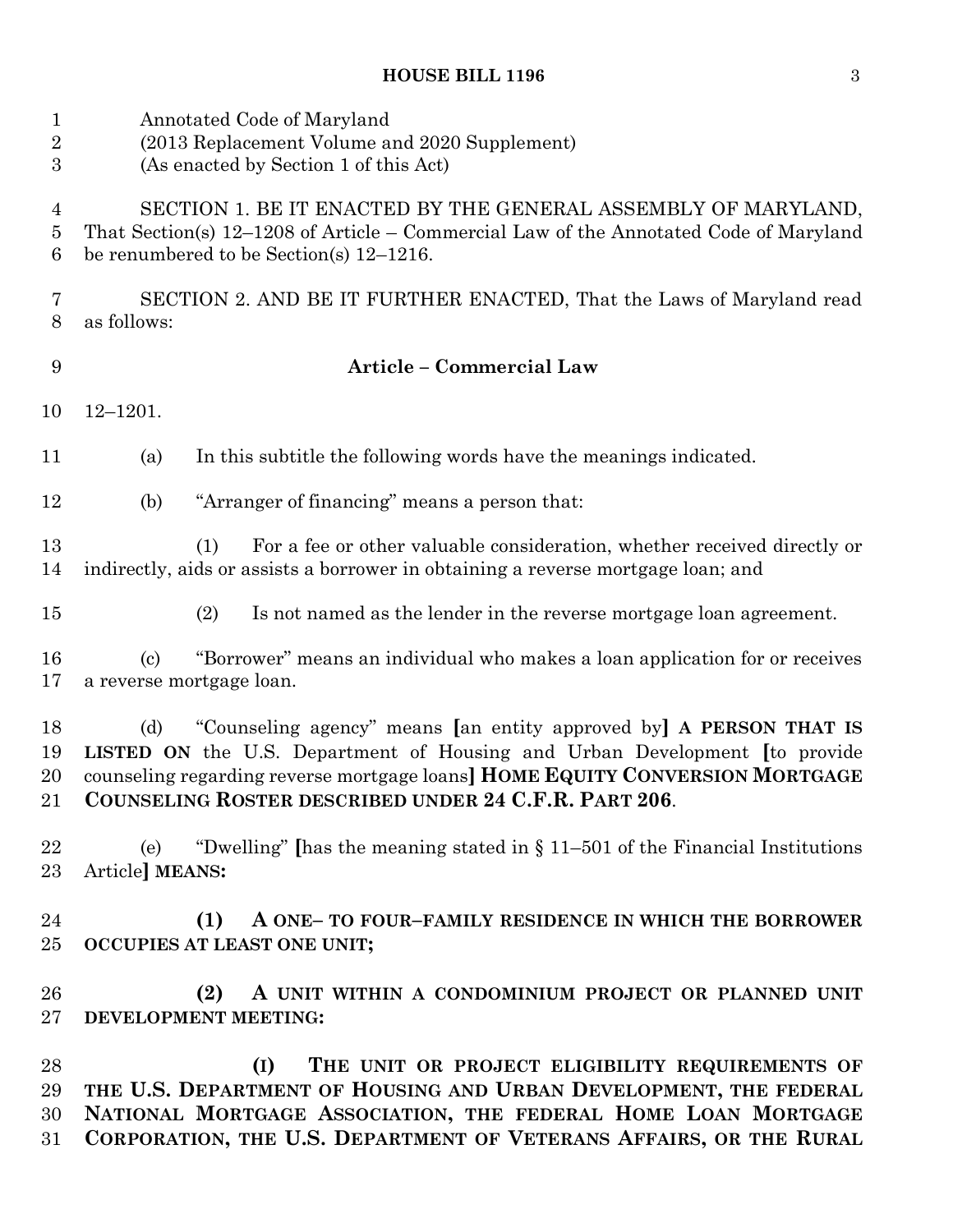|                                  | <b>HOUSE BILL 1196</b><br>$\overline{4}$                                                                                                                                                                                                                                                                                                                                                                                                     |
|----------------------------------|----------------------------------------------------------------------------------------------------------------------------------------------------------------------------------------------------------------------------------------------------------------------------------------------------------------------------------------------------------------------------------------------------------------------------------------------|
| $\mathbf{1}$                     | HOUSING SERVICE OF THE U.S. DEPARTMENT OF AGRICULTURE; OR                                                                                                                                                                                                                                                                                                                                                                                    |
| $\sqrt{2}$<br>3                  | (II)<br>LENDER OR INVESTOR REQUIREMENTS<br><b>REASONABLY</b><br>SIMILAR TO THOSE AGENCY OR ENTITY REQUIREMENTS; OR                                                                                                                                                                                                                                                                                                                           |
| $\overline{4}$                   | (3)<br>A MANUFACTURED HOME BUILT AFTER JUNE 1976.                                                                                                                                                                                                                                                                                                                                                                                            |
| $\overline{5}$                   | "Lender" means a person who makes a reverse mortgage loan.<br>(f)                                                                                                                                                                                                                                                                                                                                                                            |
| 6<br>7<br>8                      | "MEANS-TESTED PROGRAM OF AID TO INDIVIDUALS" MEANS ANY LAW<br>(G)<br>OR PROGRAM THAT RELATES TO PAYMENTS, ALLOWANCES, BENEFITS, OR SERVICES<br>THAT ARE PROVIDED ON A MEANS-TESTED BASIS BY THE STATE.                                                                                                                                                                                                                                       |
| 9<br>10<br>11                    | "Person" includes an individual, corporation, business trust, statutory<br>[(g)] (H)<br>trust, estate, trust, partnership, association, two or more persons having a joint or common<br>interest, or any other legal or commercial entity.                                                                                                                                                                                                   |
| 12                               | "PRINCIPAL RESIDENCE" MEANS THE DWELLING:<br>(I)                                                                                                                                                                                                                                                                                                                                                                                             |
| 13<br>14                         | (1)<br>THAT AN INDIVIDUAL MAINTAINS OR PLANS TO MAINTAIN AS THE<br>INDIVIDUAL'S PERMANENT PLACE OF ABODE; AND                                                                                                                                                                                                                                                                                                                                |
| 15<br>16                         | (2)<br>WHERE THE INDIVIDUAL TYPICALLY SPENDS THE MAJORITY OF<br>THE CALENDAR YEAR.                                                                                                                                                                                                                                                                                                                                                           |
| 17                               | "Reverse mortgage loan" means a nonrecourse loan that:<br>$[(h)]$ $(J)$                                                                                                                                                                                                                                                                                                                                                                      |
| 18                               | Is secured by the borrower's principal [dwelling] RESIDENCE;<br>(1)                                                                                                                                                                                                                                                                                                                                                                          |
| 19<br>20<br>21<br>22<br>23<br>24 | Provides CASH ADVANCES TO the borrower [with purchase money<br>(2)<br>proceeds, a lump sum payment, periodic cash advances, a line of credit, or any combination<br>of those payment plans] based on the <b>BORROWER'S</b> equity in [or value of] the borrower's<br>principal RESIDENCE OR PROVIDES A CASH ADVANCE ON BEHALF OF A BORROWER<br>PURCHASING A dwelling TO BE OCCUPIED BY THE BORROWER AS A PRINCIPAL<br><b>RESIDENCE</b> ; and |
| 25<br>26                         | Requires no payment of principal or interest until [the full loan becomes<br>(3)<br>due and payable]:                                                                                                                                                                                                                                                                                                                                        |
| 27                               | THE LAST SURVIVING BORROWER DIES;<br>(I)                                                                                                                                                                                                                                                                                                                                                                                                     |
| 28<br>29                         | THE BORROWER'S PRINCIPAL RESIDENCE IS SOLD OR<br>(II)<br>OTHERWISE TRANSFERRED;                                                                                                                                                                                                                                                                                                                                                              |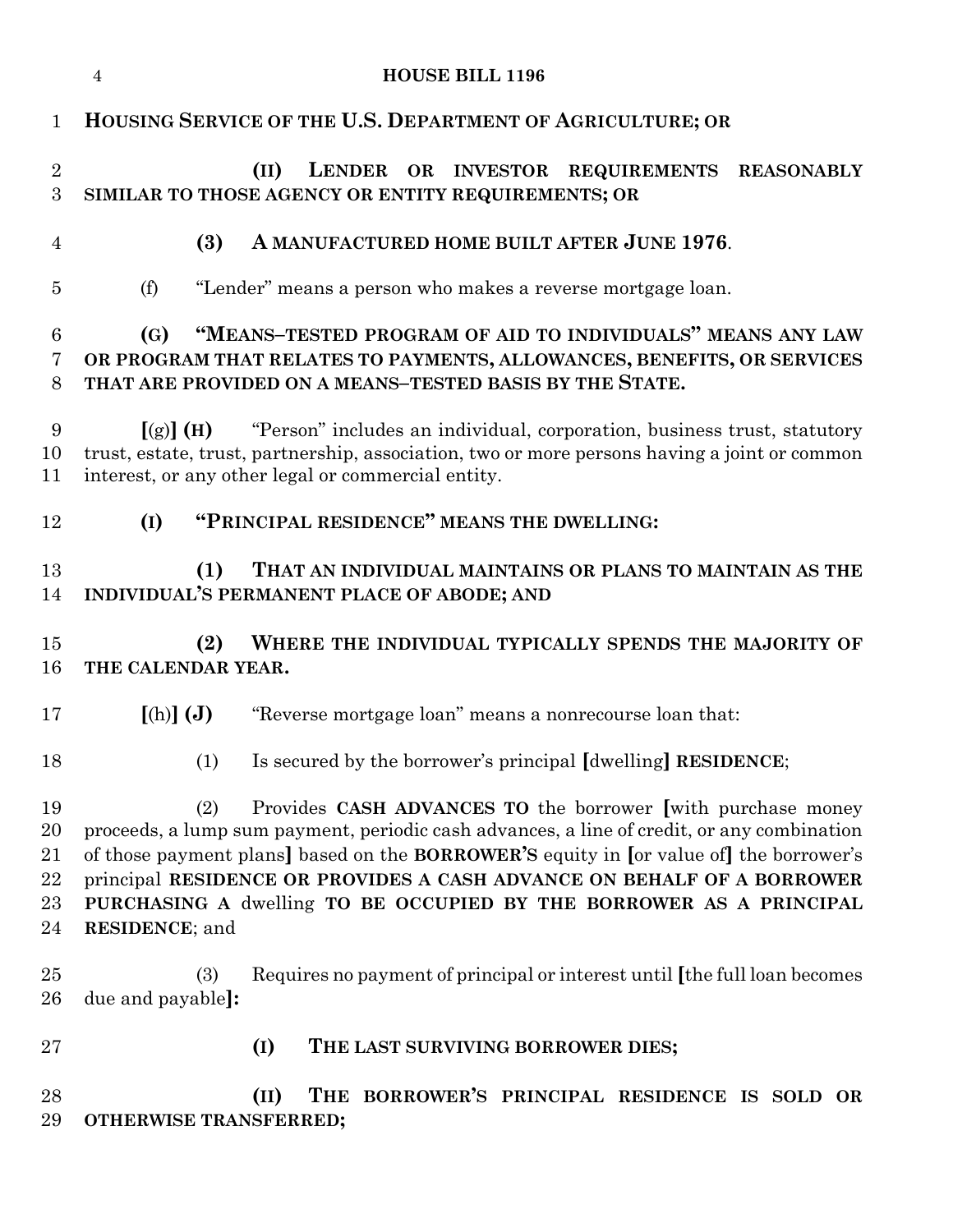| $\mathbf 1$<br>$\overline{2}$          | THE DWELLING THAT SECURES THE LOAN IS NO LONGER<br>(III)<br>THE BORROWER'S PRINCIPAL RESIDENCE;                                                                   |
|----------------------------------------|-------------------------------------------------------------------------------------------------------------------------------------------------------------------|
| 3                                      | THE BORROWER FAILS TO OCCUPY THE DWELLING:<br>(IV)                                                                                                                |
| $\overline{4}$<br>$\overline{5}$       | WITHIN 60 DAYS AFTER CONSUMMATION OF THE<br>1.<br>LOAN IN A PURCHASE MONEY TRANSACTION; OR                                                                        |
| $6\phantom{.}6$<br>$\overline{7}$<br>8 | FOR MORE THAN 12 MONTHS BECAUSE OF PHYSICAL<br>2.<br>OR MENTAL ILLNESS AND NO OTHER BORROWER MAINTAINS THE PROPERTY AS A<br>PRINCIPAL RESIDENCE; OR               |
| 9<br>10                                | (V)<br>THE BORROWER DEFAULTS UNDER THE TERMS OF THE<br>LOAN.                                                                                                      |
| 11                                     | $12 - 1202.$                                                                                                                                                      |
| 12                                     | The provisions of this subtitle:<br>(a)                                                                                                                           |
| 13<br>14                               | Apply to a reverse mortgage loan secured by a borrower's principal<br>(1)<br>[dwelling] RESIDENCE in the State; and                                               |
| 15                                     | Are in addition to any other applicable provisions of law.<br>(2)                                                                                                 |
| 16<br>17                               | If a provision of this subtitle conflicts with any provision of this title, the<br>(b)<br>provision of this subtitle applies.                                     |
| 18                                     | $[12 - 1203]$                                                                                                                                                     |
| 19<br>20                               | This subtitle does not require a lender that offers to make a reverse mortgage loan<br>to offer a reverse mortgage loan:                                          |
| 21                                     | (1)<br>With any one or more particular payment plans; or                                                                                                          |
| 22<br>23                               | To a prospective borrower who holds title to a dwelling in other than fee<br>(2)<br>simple interest.]                                                             |
| 24                                     | $12 - 1203.$                                                                                                                                                      |
| 25                                     | A BORROWER SHALL:                                                                                                                                                 |
| 26                                     | (1)<br>BE AT LEAST 60 YEARS OLD; AND                                                                                                                              |
| 27<br>28                               | (2)<br><b>OCCUPY</b><br><b>THE</b><br><b>DWELLING</b><br><b>THAT</b><br><b>SECURES</b><br><b>REVERSE</b><br><b>THE</b><br>MORTGAGE LOAN AS A PRINCIPAL RESIDENCE. |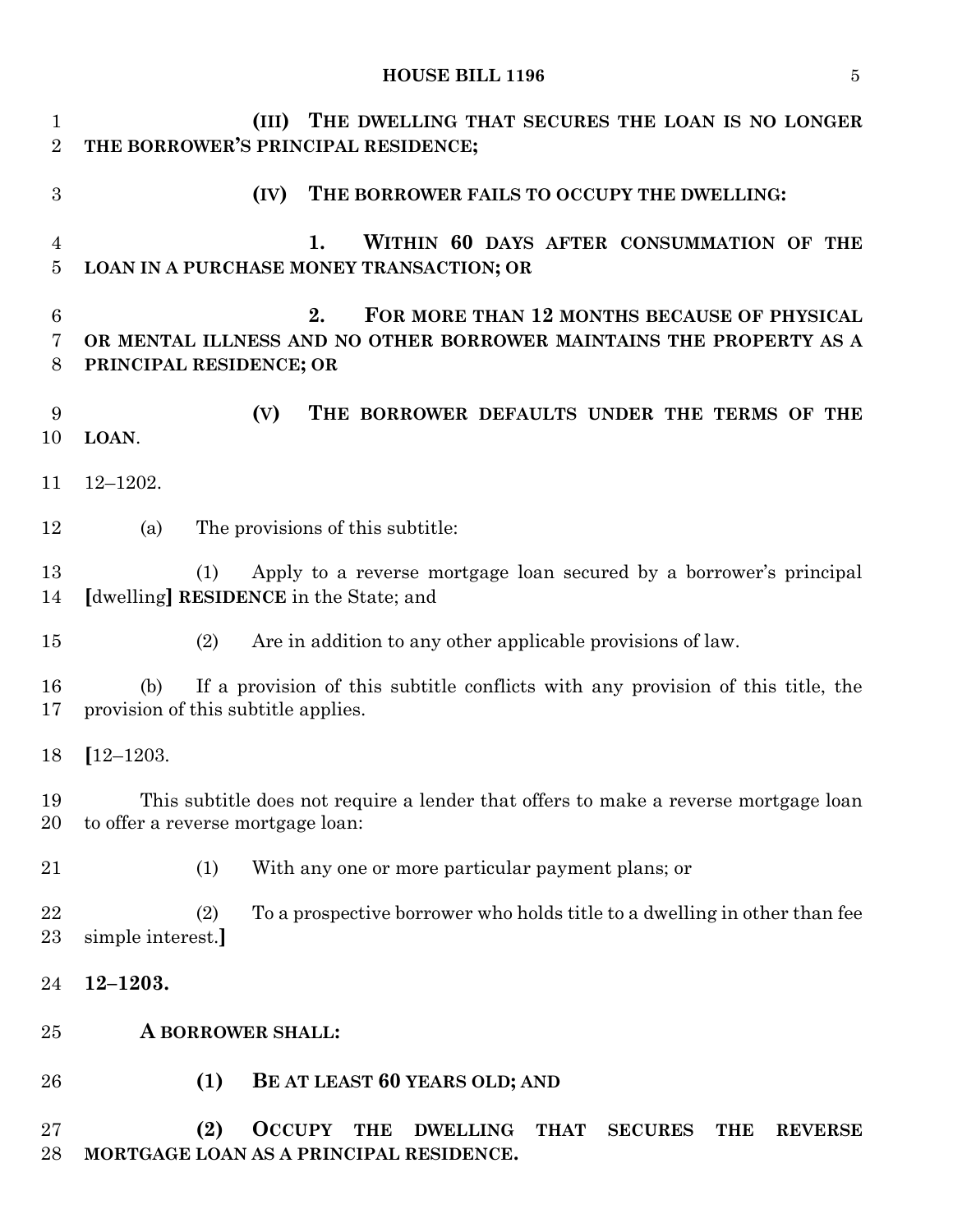**[**12–1204.

 (a) Except as otherwise provided in this subtitle, a lender that offers or makes a reverse mortgage loan secured by a dwelling in the State shall conform to the requirements of 12 U.S.C. § 1715z–20, and any regulations and guidance adopted under 12 U.S.C. § 1715z–20, regardless of whether the reverse mortgage loan is insured under 12 U.S.C. § 1715z–20.

 (b) Except as otherwise provided in this subtitle, an arranger of financing that aids or assists, or offers to aid or assist, a borrower in obtaining a reverse mortgage loan secured by a dwelling in the State shall conform to the requirements of 12 U.S.C. § 1715z–20, and any regulations and guidance adopted under 12 U.S.C. § 1715z–20, regardless of whether the reverse mortgage loan is insured under 12 U.S.C. § 1715z–20.**]**

**12–1204.**

 **(A) AT THE TIME THE LENDER OR ARRANGER OF FINANCING PROVIDES AN APPLICATION FOR A REVERSE MORTGAGE LOAN TO A PROSPECTIVE BORROWER, THE LENDER OR ARRANGER OF FINANCING SHALL PROVIDE TO THE PROSPECTIVE BORROWER:**

 **(1) A DISCLOSURE, WRITTEN IN 12 POINT TYPE OR LARGER, THAT EXPLAINS ANY ADJUSTABLE INTEREST RATE FEATURE OF THE REVERSE MORTGAGE LOAN, INCLUDING:**

 **(I) THE CIRCUMSTANCES UNDER WHICH THE INTEREST RATE MAY INCREASE;**

 **(II) ANY LIMITATIONS ON THE AMOUNT THAT THE INTEREST RATE MAY INCREASE; AND** 

- 
- **(III) THE EFFECT OF AN INCREASE IN THE INTEREST RATE;**

 **(2) A LIST, WRITTEN IN 12 POINT TYPE OR LARGER, OF AT LEAST FIVE COUNSELING AGENCIES THAT INCLUDES EACH COUNSELING AGENCY'S NAME, ADDRESS, AND TELEPHONE NUMBER; AND**

 **(3) A CHECKLIST, WRITTEN IN 12 POINT TYPE OR LARGER, ADVISING THE BORROWER TO DISCUSS THE FOLLOWING ISSUES WITH A COUNSELING AGENCY COUNSELOR:**

 **(I) HOW UNEXPECTED MEDICAL OR OTHER EVENTS THAT CAUSE THE BORROWER TO MOVE OUT OF THE BORROWER'S HOME EARLIER THAN**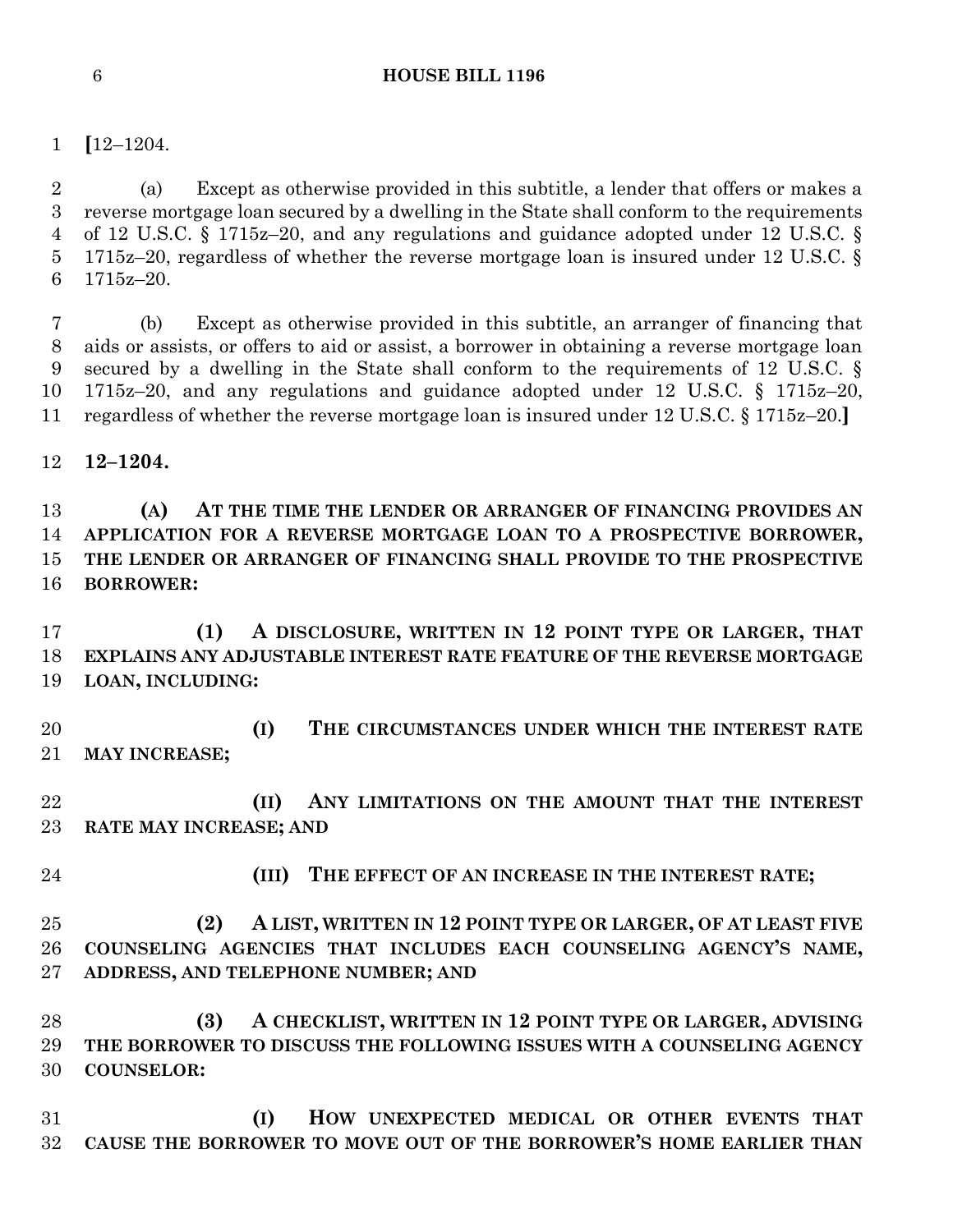**ANTICIPATED WILL IMPACT THE TOTAL ANNUAL COST OF THE REVERSE MORTGAGE LOAN;**

 **(II) THE EXTENT TO WHICH THE BORROWER'S FINANCIAL NEEDS WOULD BE BETTER MET BY OPTIONS OTHER THAN A REVERSE MORTGAGE LOAN, INCLUDING LESS COSTLY HOME EQUITY LINES OF CREDIT, PROPERTY TAX DEFERRAL PROGRAMS, OR GOVERNMENTAL AID PROGRAMS;**

 **(III) WHETHER THE BORROWER INTENDS TO USE THE PROCEEDS OF THE REVERSE MORTGAGE LOAN TO PURCHASE AN ANNUITY OR OTHER FINANCIAL OR INSURANCE PRODUCT AND THE CONSEQUENCES OF DOING SO;**

 **(IV) THE EFFECT OF REPAYMENT OF THE REVERSE MORTGAGE LOAN ON NONBORROWING SPOUSES AND NONBORROWING RESIDENTS OF THE HOME SECURING THE REVERSE MORTGAGE LOAN AFTER ALL BORROWERS HAVE DIED OR PERMANENTLY LEFT THE HOME;**

 **(V) THE BORROWER'S ABILITY TO FINANCE ROUTINE OR CATASTROPHIC HOME REPAIRS, ESPECIALLY IF MAINTENANCE IS A FACTOR THAT MAY DETERMINE WHEN THE REVERSE MORTGAGE LOAN BECOMES DUE AND PAYABLE;**

 **(VI) THE IMPACT THAT THE REVERSE MORTGAGE LOAN MAY HAVE ON THE BORROWER'S TAX OBLIGATIONS AND ELIGIBILITY FOR GOVERNMENT ASSISTANCE PROGRAMS, AND THE EFFECT THAT LOSING EQUITY IN THE HOME SECURING THE REVERSE MORTGAGE LOAN WILL HAVE ON THE BORROWER'S ESTATE AND HEIRS; AND**

 **(VII) THE ABILITY OF THE BORROWER TO FINANCE ALTERNATIVE LIVING ACCOMMODATIONS, SUCH AS ASSISTED LIVING OR LONG–TERM CARE, AFTER THE BORROWER'S EQUITY IS DEPLETED.**

 **(B) AT LEAST 10 DAYS BEFORE THE DAY ON WHICH A REVERSE MORTGAGE LOAN CLOSES, THE LENDER OR ARRANGER OF FINANCING SHALL PROVIDE TO THE PROSPECTIVE BORROWER A DISCLOSURE, WRITTEN IN 12 POINT TYPE OR LARGER, THAT STATES:**

 **(1) THE BORROWER'S LIABILITY UNDER THE REVERSE MORTGAGE LOAN IS LIMITED;**

 **(2) THE BORROWER'S RIGHTS, OBLIGATIONS, AND REMEDIES THAT RELATE TO:**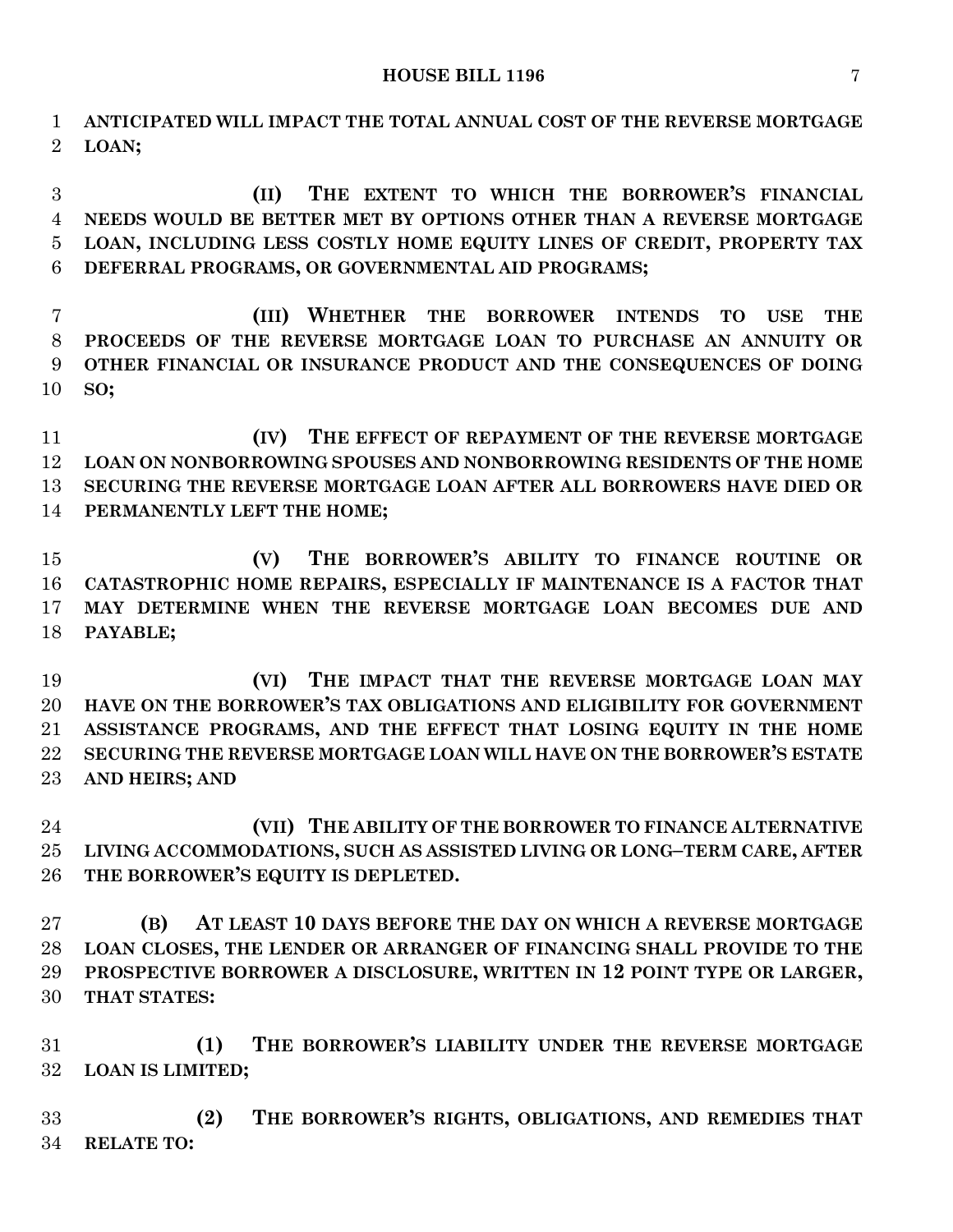**(I) TEMPORARY ABSENCES, LATE PAYMENTS, AND PAYMENT DEFAULT BY THE LENDER; AND**

 **(II) EACH CONDITION THAT REQUIRES SATISFACTION OF THE REVERSE MORTGAGE LOAN;**

 **(3) THE PROJECTED TOTAL COST OF THE REVERSE MORTGAGE LOAN TO THE BORROWER, BASED ON THE PROJECTED TOTAL FUTURE LOAN BALANCE; AND**

 **(4) IF THE BORROWER HAS A NONBORROWING SPOUSE THAT RESIDES IN THE PROPERTY SECURING THE REVERSE MORTGAGE LOAN, WHAT WILL HAPPEN TO THE PROPERTY AND WHAT RIGHTS, IF ANY, THE NONBORROWING SPOUSE WILL HAVE UNDER THE TERMS OF THE REVERSE MORTGAGE LOAN IF THE BORROWER PREDECEASES THE NONBORROWING SPOUSE.**

 **(C) ON OR BEFORE JANUARY 31 EACH YEAR, THE LENDER SHALL PROVIDE TO THE BORROWER A STATEMENT, WRITTEN IN 12 POINT TYPE OR LARGER, THAT SUMMARIZES:**

 **(1) THE TOTAL PRINCIPAL AMOUNT PAID TO THE BORROWER UNDER THE REVERSE MORTGAGE LOAN;**

 **(2) THE TOTAL AMOUNT OF DEFERRED INTEREST ADDED TO THE LOAN BALANCE; AND**

 **(3) THE OUTSTANDING LOAN BALANCE AT THE END OF THE IMMEDIATELY PRECEDING YEAR, IF APPLICABLE.**

 **(D) AT LEAST 25 DAYS BEFORE THE DAY ON WHICH THE LENDER ADJUSTS THE INTEREST RATE ON A REVERSE MORTGAGE LOAN, THE LENDER SHALL PROVIDE TO THE BORROWER A DISCLOSURE, WRITTEN IN 12 POINT TYPE OR LARGER, THAT STATES:**

- **(1) THE CURRENT INDEX AMOUNT;**
- **(2) THE PUBLICATION DATE OF THE INDEX; AND**
- **(3) THE NEW INTEREST RATE.**

**[**12–1205.

(a) A reverse mortgage loan that is not insured under 12 U.S.C. § 1715z–20 is not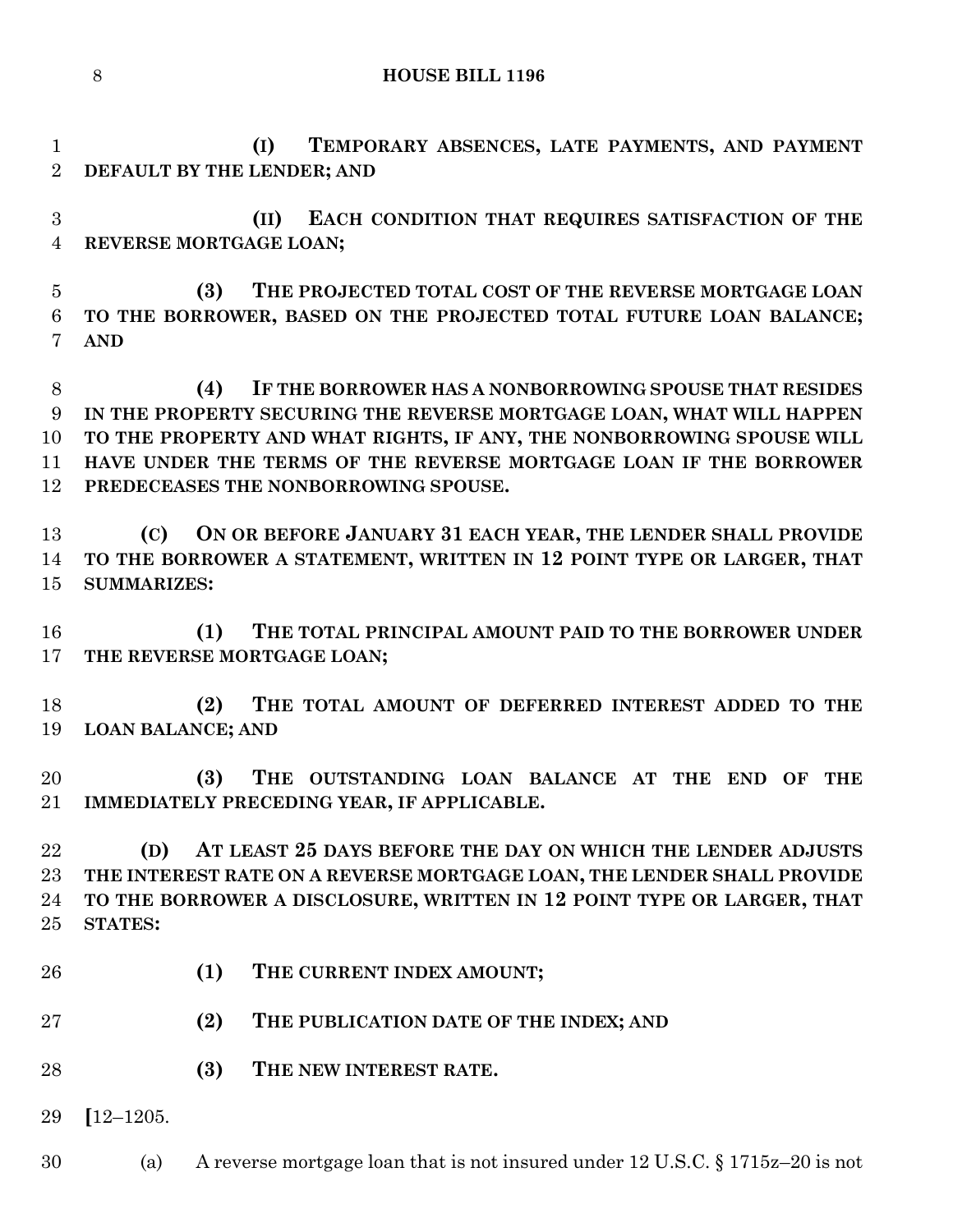subject to the provisions in 12 U.S.C. § 1715z–20, or in any regulations or guidance adopted under 12 U.S.C. § 1715z–20, that:

 (1) Limit origination fees to \$6,000 as adjusted under 12 U.S.C. § 4  $1715z-20(r)$ ;

(2) Impose maximum claim amounts or other loan limit restrictions; or

(3) Require government insurance for the loan.

 (b) A lender or an arranger of financing is not subject to the federal regulatory approval requirements of 24 C.F.R., Part 202 when making or arranging a reverse mortgage loan that is not insured under 12 U.S.C. § 1715z–20.**]**

**12–1205.**

 **(A) BEFORE A PROSPECTIVE BORROWER SIGNS A REVERSE MORTGAGE LOAN APPLICATION, THE PROSPECTIVE BORROWER SHALL MEET WITH A COUNSELING AGENCY.**

 **(B) DURING THE MEETING DESCRIBED IN SUBSECTION (A) OF THIS SECTION:**

 **(1) THE PROSPECTIVE BORROWER AND THE COUNSELING AGENCY SHALL DISCUSS EACH OF THE MATTERS SET FORTH IN THE CHECKLIST PROVIDED UNDER § 12–1204(A)(3) OF THIS SUBTITLE; AND**

 **(2) THE COUNSELING AGENCY SHALL GIVE THE PROSPECTIVE BORROWER A WRITTEN DISCLOSURE THAT STATES THAT A REVERSE MORTGAGE LOAN MAY:**

- 
- **(I) HAVE TAX CONSEQUENCES;**

 **(II) AFFECT THE PROSPECTIVE BORROWER'S ELIGIBILITY FOR ASSISTANCE UNDER STATE AND FEDERAL PROGRAMS; AND**

 **(III) IMPACT THE PROSPECTIVE BORROWER'S ESTATE AND HEIRS.**

 **(C) IF AN INDIVIDUAL OBTAINS COUNSELING ON REVERSE MORTGAGE LOANS FROM A COUNSELING AGENCY BEFORE APPLYING FOR A REVERSE MORTGAGE LOAN FROM A LENDER OR AN ARRANGER OF FINANCING, THE COUNSELING AGENCY SHALL PROVIDE THE INDIVIDUAL WITH THE WRITTEN CHECKLIST REQUIRED UNDER § 12–1204(A)(3) OF THIS SUBTITLE.**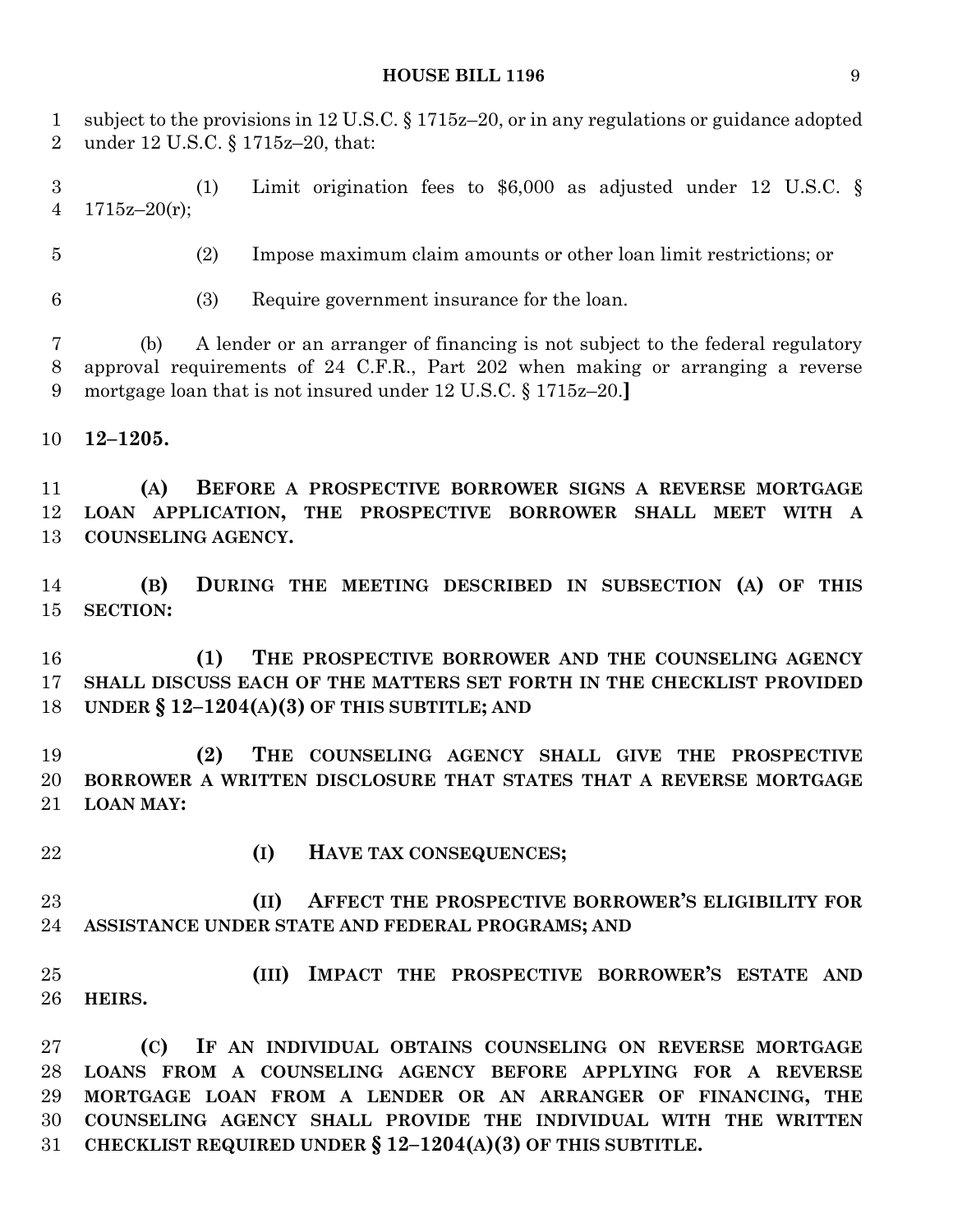12–1206.

 (a) (1) Except as provided in paragraph (2) of this subsection, a lender or an arranger of financing may not require a borrower to purchase an annuity, a long–term care policy, or other financial or insurance product as a condition to obtaining a reverse mortgage loan.

 (2) A lender or an arranger of financing may require a borrower to purchase title insurance, hazard, flood, or other peril insurance, and any other financial or insurance product that is required **[**for reverse mortgage loans insured under 12 U.S.C. § 1715z–20**] TO PROTECT THE PROPERTY SECURING THE REVERSE MORTGAGE LOAN**.

 (b) A lender or an arranger of financing may not refer a borrower to any person for the purchase of an annuity or any other financial or insurance product before the later of:

(1) The closing of the reverse mortgage loan; or

 (2) The expiration of the borrower's right to rescind the reverse mortgage loan **[**agreement**]**.

 (c) This section does not prohibit a lender or an arranger of financing from **[**offering**]:**

 **(1) OFFERING** to a borrower**[**, or referring a borrower to a person for the purchase of**]**:

- **[**(1)**] (I)** Title insurance;
- **[**(2)**] (II)** Hazard, flood, or other peril insurance; **[**or**]**

 **[**(3)**] (III)** Other products that are customary under a reverse mortgage loan**; OR**

- **(IV) A DEPOSITORY ACCOUNT AT A BANKING INSTITUTION; OR**
- **(2) REFERRING A BORROWER TO A PERSON:**
- **(I) FOR THE PURCHASE OF:**
- **1. TITLE INSURANCE;**
- **2. HAZARD, FLOOD, OR OTHER PERIL INSURANCE; OR**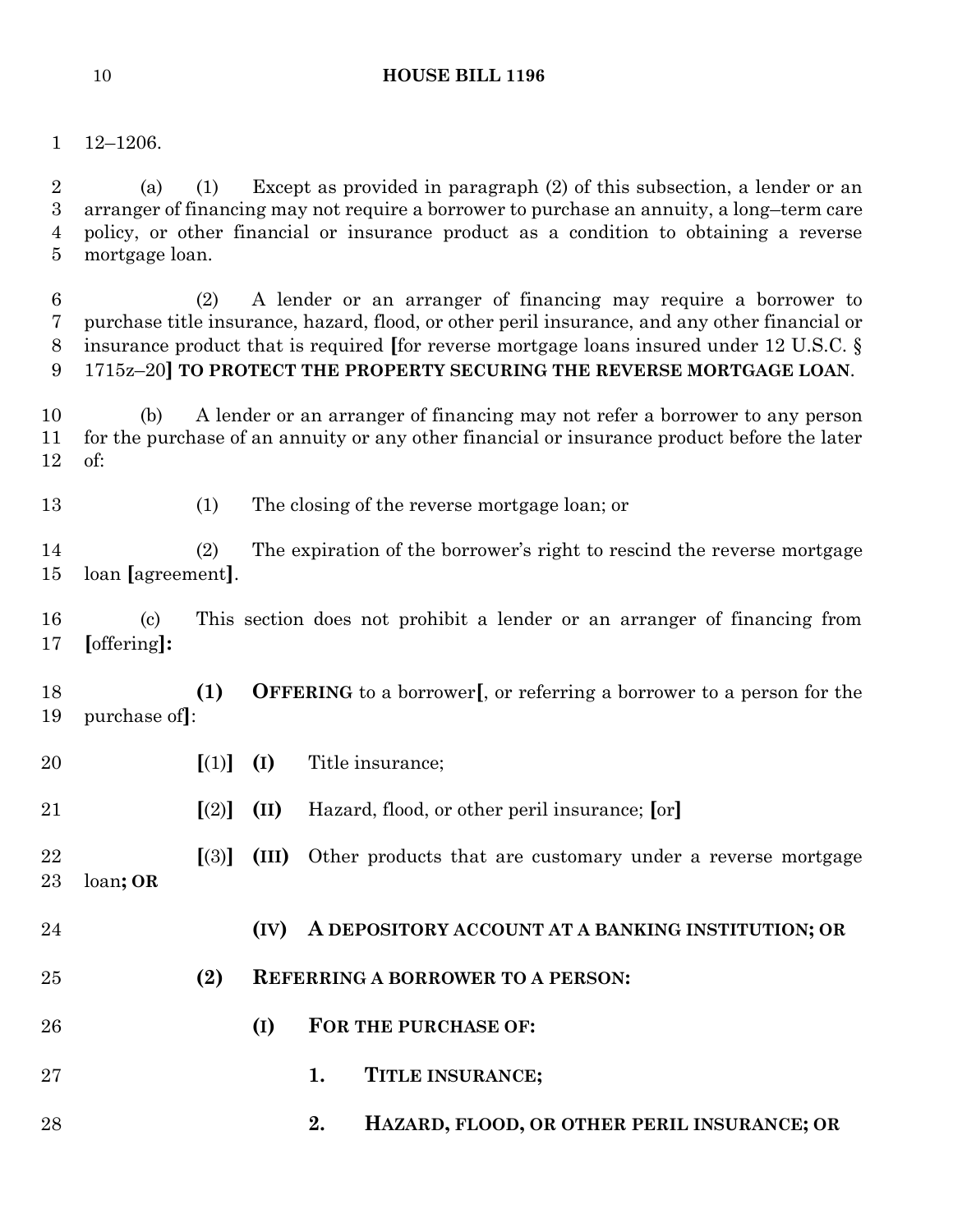**3. OTHER PRODUCTS THAT ARE CUSTOMARY UNDER A REVERSE MORTGAGE LOAN; OR**

 **(II) TO OPEN A DEPOSITORY ACCOUNT AT A BANKING INSTITUTION**.

**[**12–1207.

 (a) On receiving an application for a reverse mortgage loan, a lender or an arranger of financing shall provide a prospective borrower with a written checklist, written in 12 point type or larger, advising the borrower to discuss the following issues with a counseling agency counselor:

 (1) How unexpected medical or other events that cause the borrower to move out of the borrower's home earlier than anticipated will impact the total annual cost of the reverse mortgage loan;

 (2) The extent to which the borrower's financial needs would be better met by options other than a reverse mortgage loan, including less costly home equity lines of credit, property tax deferral programs, or governmental aid programs;

 (3) Whether the borrower intends to use the proceeds of the reverse mortgage loan to purchase an annuity or other financial or insurance product and the consequences of doing so;

 (4) The effect of repayment of the reverse mortgage loan on other residents of the home securing the reverse mortgage loan after all borrowers have died or permanently left the home;

 (5) The borrower's ability to finance routine or catastrophic home repairs, especially if maintenance is a factor that may determine when the reverse mortgage loan becomes payable;

 (6) The impact that the reverse mortgage loan may have on the borrower's tax obligations and eligibility for government assistance programs, and the effect that losing equity in the home securing the reverse mortgage loan will have on the borrower's estate and heirs; and

 (7) The ability of the borrower to finance alternative living accommodations, such as assisted living or long–term care, after the borrower's equity is depleted.

 (b) If an individual obtains counseling on reverse mortgage loans from a counseling agency before applying for a reverse mortgage loan, the counseling agency shall provide the individual with the written checklist required under subsection (a) of this section.**]**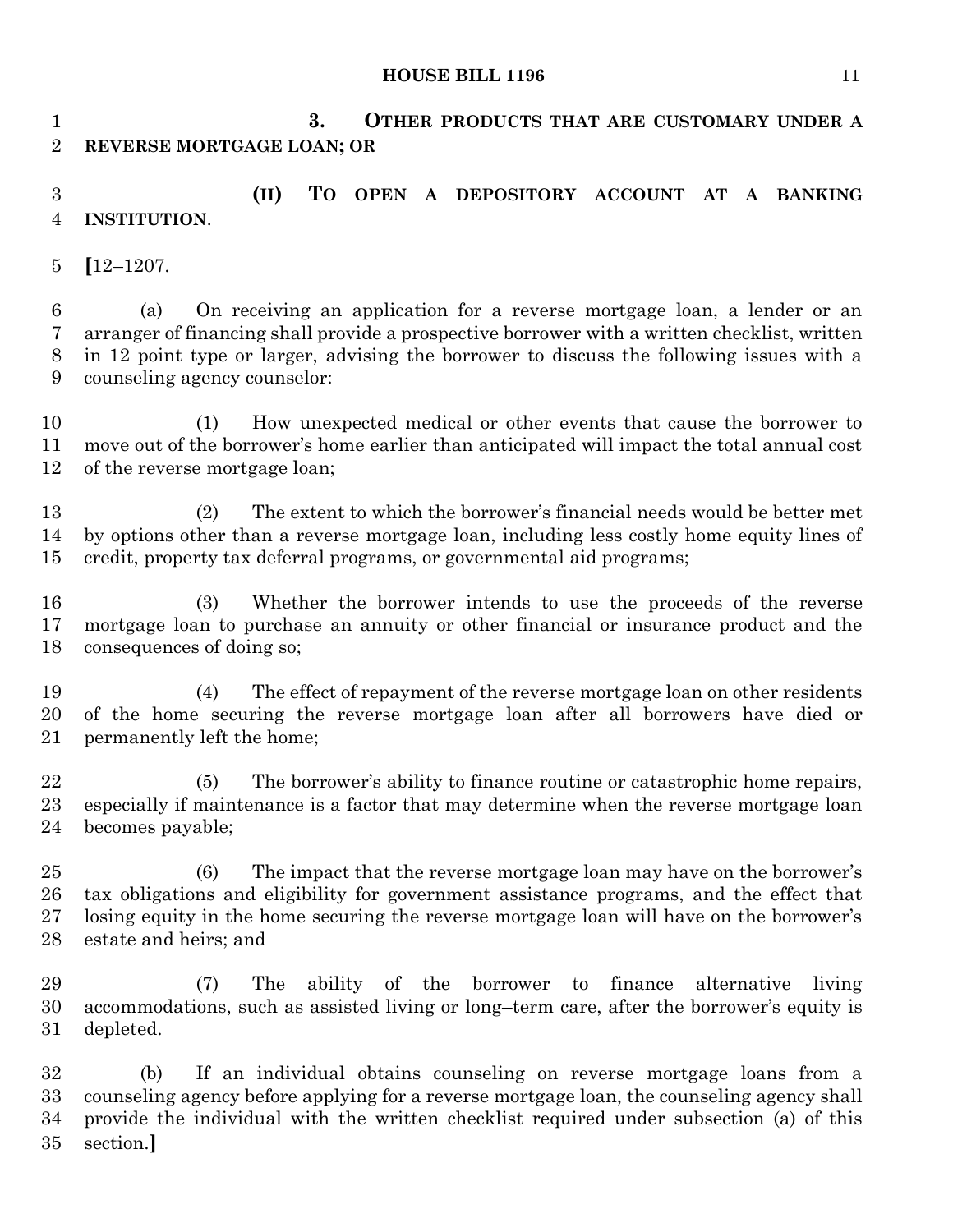**12–1207.**

 **A LENDER OR AN ARRANGER OF FINANCING MAY COLLECT THE FOLLOWING CHARGES AND FEES WITH THE ORIGINATION OF A REVERSE MORTGAGE LOAN:**

 **(1) THE ACTUAL EXPENSES THAT THE LENDER OR ARRANGER OF FINANCING INCURS IN ORIGINATING AND CLOSING THE REVERSE MORTGAGE LOAN, INCLUDING A FEE FOR THE ARRANGER OF FINANCING IF THE ARRANGER OF FINANCING AND THE LENDER DO NOT SHARE ANY PECUNIARY INTEREST; AND**

**(2) THE ACTUAL AMOUNT THAT THE LENDER PAID FOR:**

- **(I) A RECORDING FEE;**
- **(II) A CREDIT REPORT;**

 **(III) A SURVEY, IF REQUIRED BY THE LENDER OR THE BORROWER;**

- **(IV) A TITLE EXAMINATION;**
- 

**(V) THE LENDER'S TITLE INSURANCE; AND**

 **(VI) APPRAISAL FEES RELATED TO APPRAISALS OF THE REAL PROPERTY THAT SECURES THE REVERSE MORTGAGE LOAN.**

**12–1208.**

 **(A) BEFORE LOAN APPROVAL, THE LENDER SHALL ASSESS THE FINANCIAL CAPACITY OF THE BORROWER TO COMPLY WITH THE TERMS OF THE REVERSE MORTGAGE LOAN AND EVALUATE WHETHER THE REVERSE MORTGAGE LOAN IS A SUSTAINABLE SOLUTION FOR THE BORROWER.**

 **(B) THE FINANCIAL ASSESSMENT SHALL CONSIDER THE BORROWER'S CREDIT HISTORY, CASH FLOW AND RESIDUAL INCOME, EXTENUATING CIRCUMSTANCES, AND COMPENSATING FACTORS.**

 **(C) THE FINANCIAL ASSESSMENT DESCRIBED IN SUBSECTIONS (A) AND (B)** 26 OF THIS SECTION SHALL MEET THE U.S. DEPARTMENT OF HOUSING AND URBAN **DEVELOPMENT'S FINANCIAL ASSESSMENT REQUIREMENTS DESCRIBED IN 24 C.F.R. § 206.37(B) OR LENDER OR INVESTOR FINANCIAL ASSESSMENT REQUIREMENTS THAT ARE REASONABLY SIMILAR TO THE ASSESSMENT REQUIREMENTS DESCRIBED**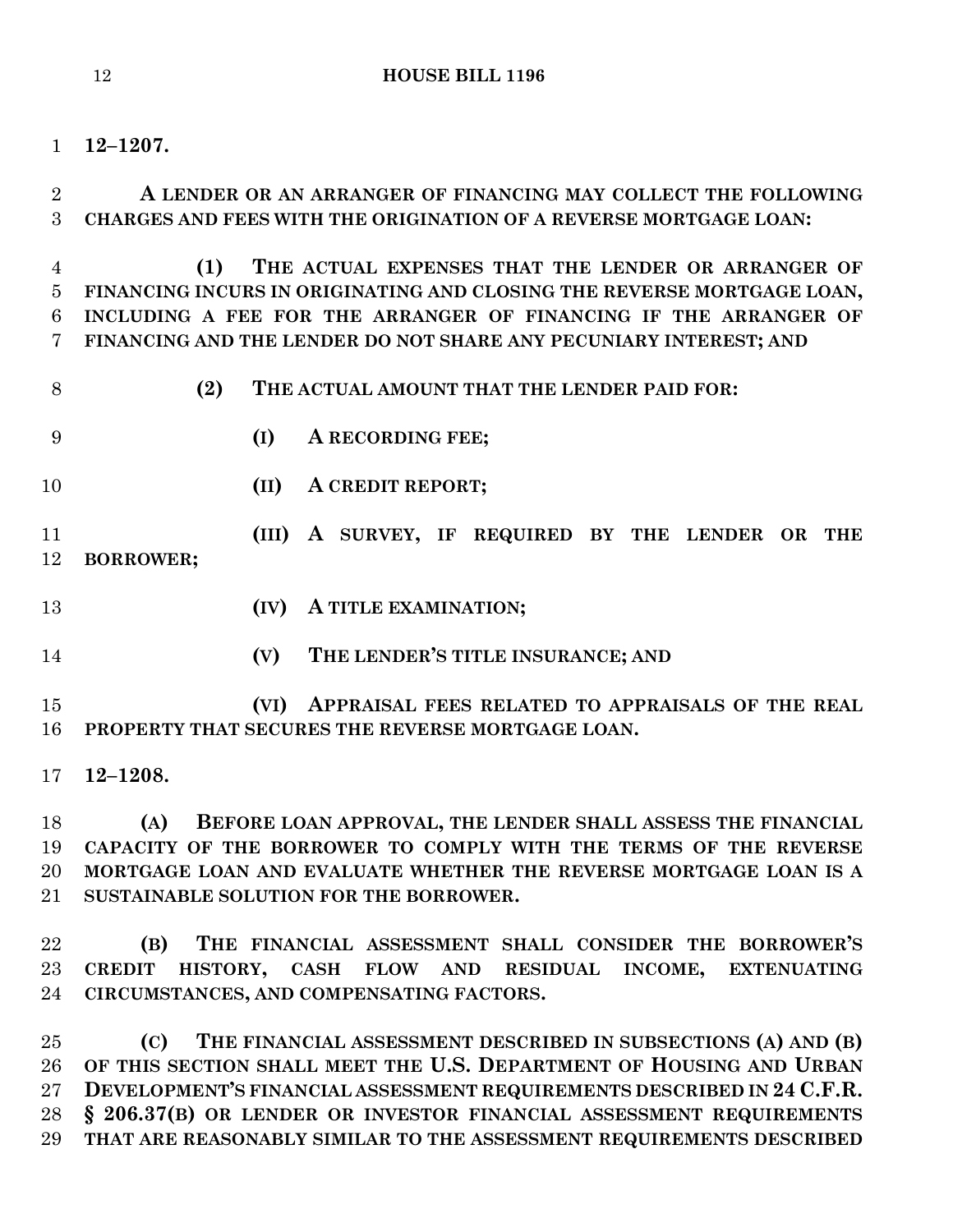## **IN 24 C.F.R. § 206.37(B).**

**12–1209.**

 **(A) AFTER A BORROWER ACCEPTS, IN WRITING, A LENDER'S WRITTEN COMMITMENT TO MAKE A REVERSE MORTGAGE LOAN, THE LENDER MAY NOT BIND THE BORROWER TO THE REVERSE MORTGAGE LOAN EARLIER THAN 7 DAYS AFTER THE DAY ON WHICH THE BORROWER GIVES THE WRITTEN ACCEPTANCE TO THE LENDER.**

 **(B) DURING THE 7–DAY PERIOD DESCRIBED IN SUBSECTION (A) OF THIS SECTION, THE LENDER MAY NOT REQUIRE THE BORROWER TO CLOSE OR OTHERWISE PROCEED WITH THE REVERSE MORTGAGE LOAN.**

**(C) A BORROWER MAY NOT WAIVE THE REQUIREMENTS OF THIS SECTION.**

## **12–1210.**

 **A LENDER WHO FAILS TO MAKE LOAN ADVANCES AS REQUIRED IN THE LOAN DOCUMENTS, AND FAILS TO CURE AN ACTUAL DEFAULT AFTER NOTICE AS SPECIFIED IN THE LOAN DOCUMENTS, SHALL FORFEIT TO THE BORROWER THREE TIMES THE AMOUNT WRONGFULLY WITHHELD PLUS INTEREST AT THE LEGAL RATE.**

**12–1211.**

 **THE FIRST PAGE OF ANY DEED OF TRUST OR MORTGAGE SECURING A REVERSE MORTGAGE LOAN SHALL CONTAIN THE FOLLOWING STATEMENT IN 10 POINT OR LARGER BOLDFACE TYPE: "THIS (DEED OF TRUST/MORTGAGE) SECURES A REVERSE MORTGAGE LOAN.".**

**12–1212.**

 **BEFORE A PERSON INITIATES FORECLOSURE PROCEEDINGS ON A REVERSE MORTGAGE LOAN, THE PERSON SHALL:**

 **(1) SEND THE BORROWER, BY CERTIFIED MAIL, RETURN RECEIPT REQUESTED, WRITTEN NOTICE THAT STATES THE GROUNDS FOR DEFAULT AND FORECLOSURE; AND**

 **(2) PROVIDE THE BORROWER AT LEAST 30 DAYS AFTER THE DAY ON WHICH THE PERSON SENDS THE NOTICE DESCRIBED IN SUBSECTION (A) OF THIS SECTION TO CURE THE BORROWER'S DEFAULT.**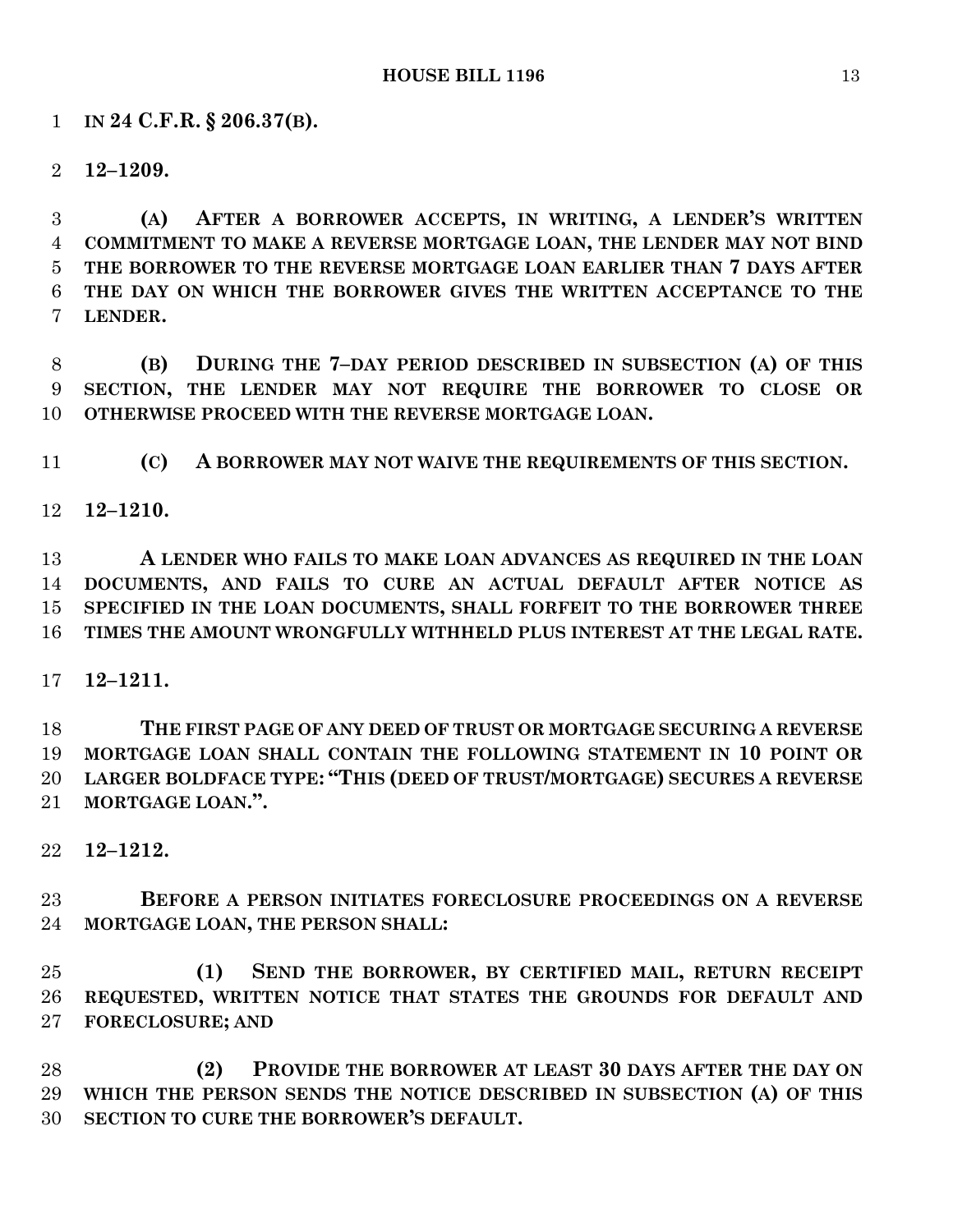**12–1213.**

 **FOR PURPOSES OF DETERMINING A BORROWER'S ELIGIBILITY AND BENEFITS FOR A MEANS–TESTED PROGRAM OF AID TO INDIVIDUALS:**

 **(1) A REVERSE MORTGAGE LOAN PAYMENT MADE TO A BORROWER SHALL BE TREATED AS PROCEEDS FROM A LOAN AND NOT AS INCOME; AND**

 **(2) UNDISBURSED FUNDS UNDER A REVERSE MORTGAGE LOAN SHALL BE TREATED AS EQUITY IN THE BORROWER'S HOME AND NOT AS PROCEEDS FROM A LOAN.**

**12–1214.**

 **WHEN A LENDER MAKES A REVERSE MORTGAGE LOAN THAT IS INSURED UNDER 12 U.S.C. § 1715Z–20, THE LENDER SATISFIES THE REQUIREMENTS DESCRIBED IN §§ 12–1203 THROUGH 12–1213 OF THIS SUBTITLE IF THE LENDER COMPLIES WITH THE REQUIREMENTS DESCRIBED IN 12 U.S.C. § 1715Z–20 AND 24 C.F.R., PART 206.**

**12–1215.**

 **(A) A REVERSE MORTGAGE SHALL CONSTITUTE A LIEN AGAINST THE SUBJECT PROPERTY TO THE EXTENT OF ALL ADVANCES MADE UNDER THE LOAN DOCUMENTS, REGARDLESS OF THE PURPOSE OF THE ADVANCE.**

 **(B) THE LIEN ESTABLISHED UNDER SUBSECTION (A) OF THIS SECTION, AND ALL INTEREST ACCRUED ON ADVANCES, SHALL HAVE PRIORITY OVER ANY LIEN FILED OR RECORDED AFTER RECORDATION OF A REVERSE MORTGAGE.**

12–1216.

(a) Except as otherwise provided in this section:

 (1) A lender or arranger of financing for a reverse mortgage loan insured under 12 U.S.C. § 1715z–20 that violates this subtitle is subject to the penalties provided in 12 U.S.C. § 1715z–20, and in any regulations and guidance adopted under 12 U.S.C. § 1715z–20; and

 (2) A lender or arranger of financing for a reverse mortgage loan not insured under 12 U.S.C. § 1715z–20 that violates this subtitle:

 (i) Engages in an unfair or deceptive trade practice within the meaning of Title 13 of this article; and